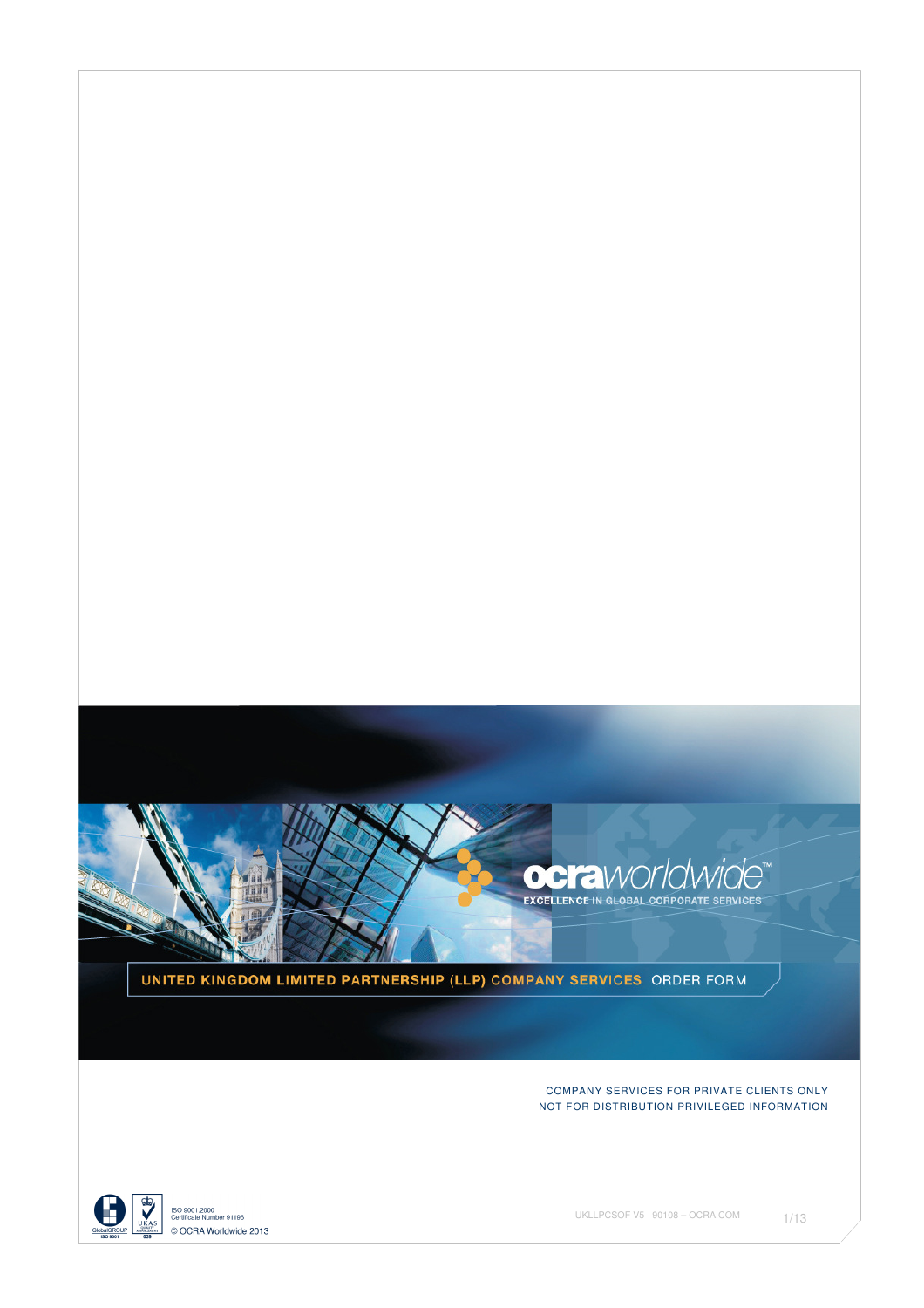This order form leads you through a simple step by step procedure.

| <b>Section 1</b> | About the proposed United Kingdom LLP               |
|------------------|-----------------------------------------------------|
| <b>Section 2</b> | Company management and ownership structure          |
| <b>Section 3</b> | Persons and legal entities connected to the company |
| <b>Section 4</b> | Services and related matters                        |
| <b>Section 5</b> | Payment of fees                                     |
| Section 6        | <b>Formalities</b>                                  |

Should you require assistance completing this form please contact your consultant.

Client engagement procedures are found within Appendix A attached hereto. Please refer to our terms of business which can be found on our website www.ocra.com.

Please complete this form in BLOCK CAPITALS and send by fax or email to the consultant dealing with your affairs and then send the signed original together with the supporting documentation to:

| OCRA (Isle of Man) Limited or | OCRA (London) Limited                    |
|-------------------------------|------------------------------------------|
| <b>Grosvenor Court</b>        | 3 <sup>rd</sup> Floor, 14 Hanover Street |
| <b>Tower Street</b>           | Mayfair                                  |
| Ramsey                        | London                                   |
| Isle of Man IM8 1JA           | <b>W1S1YH</b>                            |
|                               |                                          |
|                               |                                          |

Email: ocra@ocra.com Email: ocrauk@ocra.com

Tel: +44 1624 811000 Tel: +44 (20) 7317 0600 Fax: +44 1624 811001 Fax: +44 (20) 7317 0610

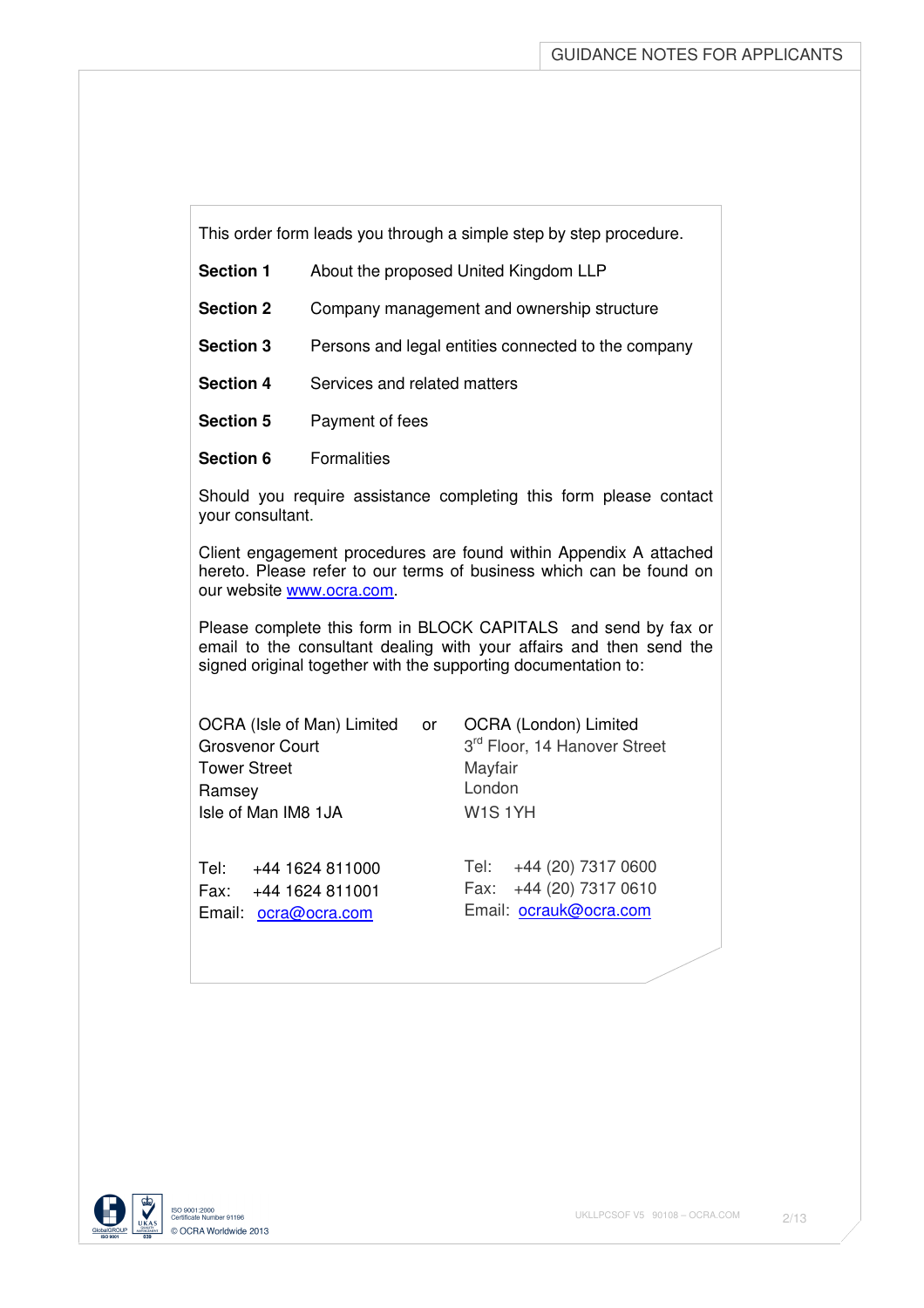| Country of Incorporation:<br><b>First Choice</b><br>Second Choice<br><b>Third Choice</b><br><b>Investment Holding</b><br><b>Property Investment</b><br><b>AVAILABLE.</b> | <b>1.0 - ABOUT THE PROPOSED UNITED KINGDOM LLP</b><br>Please provide the name of the country of incorporation (e.g. England and Wales)<br>$\Box$ England and Wales<br>1.1 - ABOUT THE NAME OF THE PROPOSED UNITED KINGDOM LLP<br>Please name the LLP required from our list of pre incorporated companies or provide a list of company names for the proposed<br>LLP. The name must end with "Limited Liability Partnership or the abbreviation "LLP".<br>Have you selected this LLP name from our list of pre incorporated LLP's<br>1.2 - PURPOSE OF LLP (Tick the appropriate box)<br><b>Trading in Goods/Services</b><br><b>Expatriate Salary</b><br>To assess your application, we need detailed information about what the LLP will be used for. Please list activities, goods to be<br>traded, trading parties if known, nature of investments and services to be provided. PLEASE ATTACH A BUSINESS PLAN IF | $\Box$ Scotland<br>Consultancy<br>Other please specify | Suffix:<br>Suffix:<br>Suffix:<br>$\Box$ Yes<br>No |
|--------------------------------------------------------------------------------------------------------------------------------------------------------------------------|--------------------------------------------------------------------------------------------------------------------------------------------------------------------------------------------------------------------------------------------------------------------------------------------------------------------------------------------------------------------------------------------------------------------------------------------------------------------------------------------------------------------------------------------------------------------------------------------------------------------------------------------------------------------------------------------------------------------------------------------------------------------------------------------------------------------------------------------------------------------------------------------------------------------|--------------------------------------------------------|---------------------------------------------------|
|                                                                                                                                                                          |                                                                                                                                                                                                                                                                                                                                                                                                                                                                                                                                                                                                                                                                                                                                                                                                                                                                                                                    |                                                        |                                                   |
|                                                                                                                                                                          |                                                                                                                                                                                                                                                                                                                                                                                                                                                                                                                                                                                                                                                                                                                                                                                                                                                                                                                    |                                                        |                                                   |
|                                                                                                                                                                          |                                                                                                                                                                                                                                                                                                                                                                                                                                                                                                                                                                                                                                                                                                                                                                                                                                                                                                                    |                                                        |                                                   |
|                                                                                                                                                                          |                                                                                                                                                                                                                                                                                                                                                                                                                                                                                                                                                                                                                                                                                                                                                                                                                                                                                                                    |                                                        |                                                   |
|                                                                                                                                                                          |                                                                                                                                                                                                                                                                                                                                                                                                                                                                                                                                                                                                                                                                                                                                                                                                                                                                                                                    |                                                        |                                                   |
|                                                                                                                                                                          |                                                                                                                                                                                                                                                                                                                                                                                                                                                                                                                                                                                                                                                                                                                                                                                                                                                                                                                    |                                                        |                                                   |
|                                                                                                                                                                          |                                                                                                                                                                                                                                                                                                                                                                                                                                                                                                                                                                                                                                                                                                                                                                                                                                                                                                                    |                                                        |                                                   |
|                                                                                                                                                                          |                                                                                                                                                                                                                                                                                                                                                                                                                                                                                                                                                                                                                                                                                                                                                                                                                                                                                                                    |                                                        |                                                   |
|                                                                                                                                                                          |                                                                                                                                                                                                                                                                                                                                                                                                                                                                                                                                                                                                                                                                                                                                                                                                                                                                                                                    |                                                        |                                                   |
|                                                                                                                                                                          |                                                                                                                                                                                                                                                                                                                                                                                                                                                                                                                                                                                                                                                                                                                                                                                                                                                                                                                    |                                                        |                                                   |
|                                                                                                                                                                          |                                                                                                                                                                                                                                                                                                                                                                                                                                                                                                                                                                                                                                                                                                                                                                                                                                                                                                                    |                                                        |                                                   |
|                                                                                                                                                                          |                                                                                                                                                                                                                                                                                                                                                                                                                                                                                                                                                                                                                                                                                                                                                                                                                                                                                                                    |                                                        |                                                   |
|                                                                                                                                                                          |                                                                                                                                                                                                                                                                                                                                                                                                                                                                                                                                                                                                                                                                                                                                                                                                                                                                                                                    |                                                        |                                                   |
|                                                                                                                                                                          |                                                                                                                                                                                                                                                                                                                                                                                                                                                                                                                                                                                                                                                                                                                                                                                                                                                                                                                    |                                                        |                                                   |
| <b>1.3 - LLP STRUCTURE</b>                                                                                                                                               |                                                                                                                                                                                                                                                                                                                                                                                                                                                                                                                                                                                                                                                                                                                                                                                                                                                                                                                    |                                                        |                                                   |
| <b>OVERLEAF.</b>                                                                                                                                                         | If this LLP is to be part of a Corporate Structure i.e. it will either own/part own other companies or be owned/part owned by<br>other corporate entities please provide details to include where they are incorporated, where they are based and what their<br>purpose is within the overall structure. IF THERE ARE NO OTHER CORPORATE ENTITIES PLEASE PROCEED TO 1.4                                                                                                                                                                                                                                                                                                                                                                                                                                                                                                                                            |                                                        |                                                   |
|                                                                                                                                                                          |                                                                                                                                                                                                                                                                                                                                                                                                                                                                                                                                                                                                                                                                                                                                                                                                                                                                                                                    |                                                        |                                                   |
|                                                                                                                                                                          |                                                                                                                                                                                                                                                                                                                                                                                                                                                                                                                                                                                                                                                                                                                                                                                                                                                                                                                    |                                                        |                                                   |
|                                                                                                                                                                          |                                                                                                                                                                                                                                                                                                                                                                                                                                                                                                                                                                                                                                                                                                                                                                                                                                                                                                                    |                                                        |                                                   |
|                                                                                                                                                                          |                                                                                                                                                                                                                                                                                                                                                                                                                                                                                                                                                                                                                                                                                                                                                                                                                                                                                                                    |                                                        |                                                   |

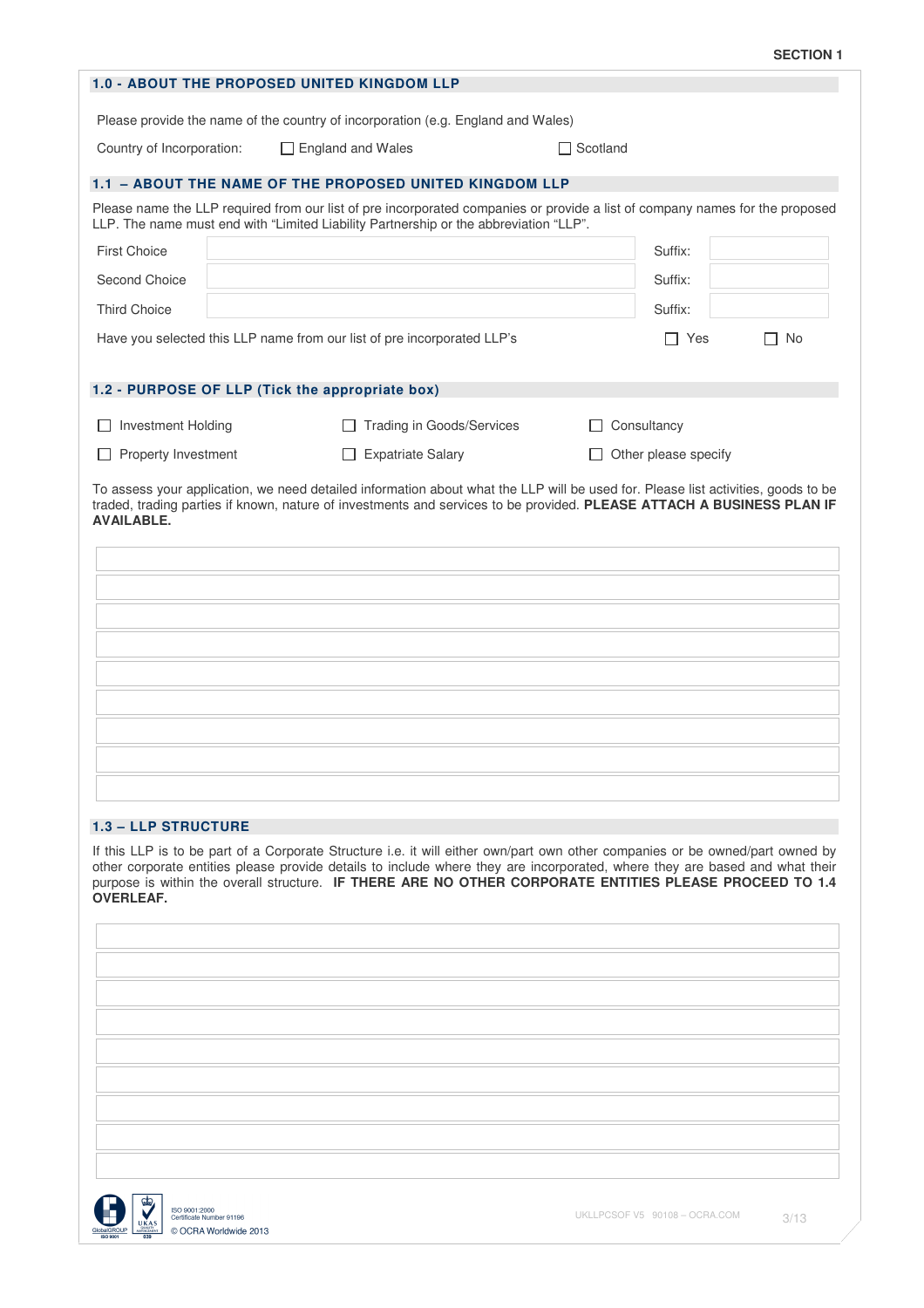# **1.4 - GEOGRAPHY OF PROPOSED BUSINESS**

Please provide detailed information about where the LLP will trade and/or invest. List regions and countries.

# **1.5 - HOW WILL THE LLP BE FUNDED?**

To comply with our statutory duties we must know how the LLP will be initially and subsequently funded. Please describe the source of funds that will be used to finance the LLP in the space below. Documentation **must** be attached to support this application. Example: if using a loan, a copy of the loan agreement is required, if utilising personal funds, documentation will be required from the bank concerned.

# **1.6 - ABOUT THE TURNOVER, PROFIT AND TRANSACTIONS OF THE LLP**

How much start up capital will be invested into the business? \*

Estimated annual turnover \*

What is the anticipated annual profit?

Estimated number of transfers into the LLPs bank account per month \*

Estimated value of transfers into the LLP's bank account per month \*

Estimated number of transfers out of the LLP's bank account per month \*

Estimated value of transfers out of the LLP's bank account per month \*

\* Please indicate the currency quoted in full

### Any other pertinent Information:



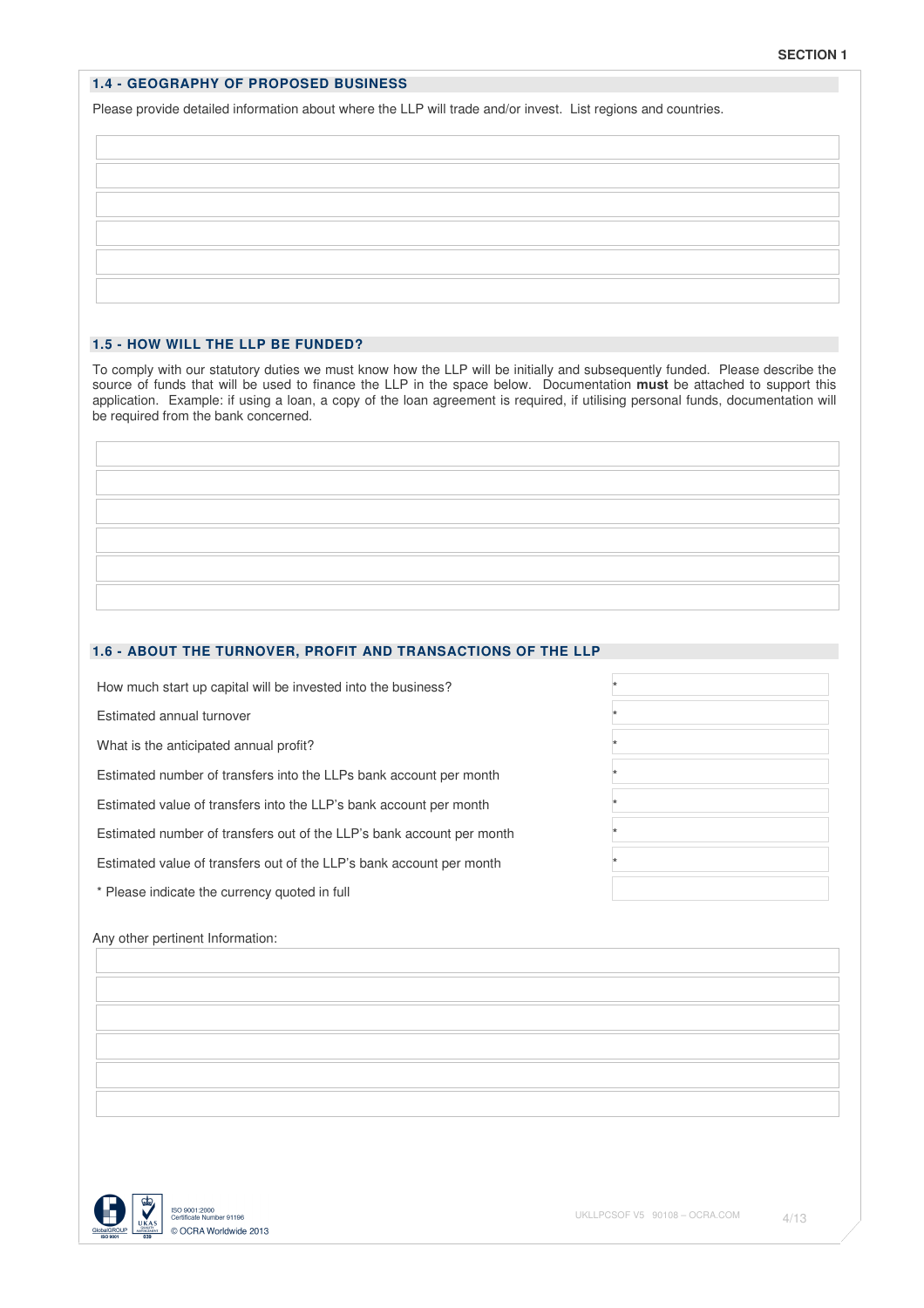# **2.0 - LLP MANAGEMENT AND OWNERSHIP STRUCTURE**

Would you like OCRA Worldwide to provide **Designated Members/ Members/** for this LLP? The Ves

Would you like OCRA Worldwide to assist in the establishment of a **Trust or Foundation** to own this LLP? Yes

# **2.1 - OWNERS, DESIGNATED MEMBERS, MANAGERS AND OTHER CONNECTED PERSONS OR LEGAL ENTITIES**

Please provide details of who will be the beneficial owner(s), designated members or member(s) of the LLP. If OCRA Worldwide is not providing professional designated members or managers we will require detailed information about the proposed members/managers after stating the connected persons and/or legal entities below. Please complete a page in Section 3 for each person or legal entity who is to be connected to the LLP.

Please note the statutory requirements for the LLP:

| <b>Managers</b>                                  | <b>Designated Members</b> | <b>Members</b>                     |                      |                            | <b>Secretary</b>                   |                           |  |
|--------------------------------------------------|---------------------------|------------------------------------|----------------------|----------------------------|------------------------------------|---------------------------|--|
| Optional                                         | 2 Designated Members      | Optional                           |                      |                            | Not Applicable                     |                           |  |
|                                                  |                           |                                    |                      |                            | Please cross the appropriate boxes |                           |  |
| Names of Individuals or Legal<br><b>Entities</b> |                           | <b>Designated</b><br>Member/Member |                      | <b>Beneficial</b><br>Owner | <b>Nominee</b><br><b>Services</b>  | $\frac{1}{6}$<br>Interest |  |
| Example: Mr John Smith                           |                           |                                    | $\Box$               | $\boxtimes$                | $\boxtimes$                        | 50%                       |  |
| (1)                                              |                           |                                    | Designated<br>Member | П                          | $\Box$                             |                           |  |
| (2)                                              |                           |                                    | Designated<br>Member | П                          | $\Box$                             |                           |  |
| (3)                                              |                           |                                    | $\Box$ Member        | П                          | П                                  |                           |  |
| (4)                                              |                           |                                    | $\Box$ Member        | П                          | П                                  |                           |  |
| (5)                                              |                           |                                    | $\Box$ Member        | П                          | П                                  |                           |  |
| (6)                                              |                           | П                                  | Member               | П                          | П                                  |                           |  |
| (7)                                              |                           | П                                  | Member               | □                          | П                                  |                           |  |
| (8)                                              |                           | $\Box$                             | Member               |                            |                                    |                           |  |

#### **2.2 PARTNERSHIP/ MEMBERS AGREEMENT**

It is normal practice for the partners/members to enter into an agreement which clearly defines their equity participation and provides for a framework which governs the rights, responsibilities and duties of each partner/member.

| Would you like OCRA Worldwide to provide a Members Agreement?                                                                       | ∩ Yes      | □ No      |
|-------------------------------------------------------------------------------------------------------------------------------------|------------|-----------|
| A Members Agreement will be provided to OCRA Worldwide                                                                              | $\Box$ Yes | $\Box$ No |
| I/We confirm that we have taken the appropriate Legal Advice in connection with the<br>Members Agreement provided to OCRA Worldwide | $\Box$ Yes | □ No      |

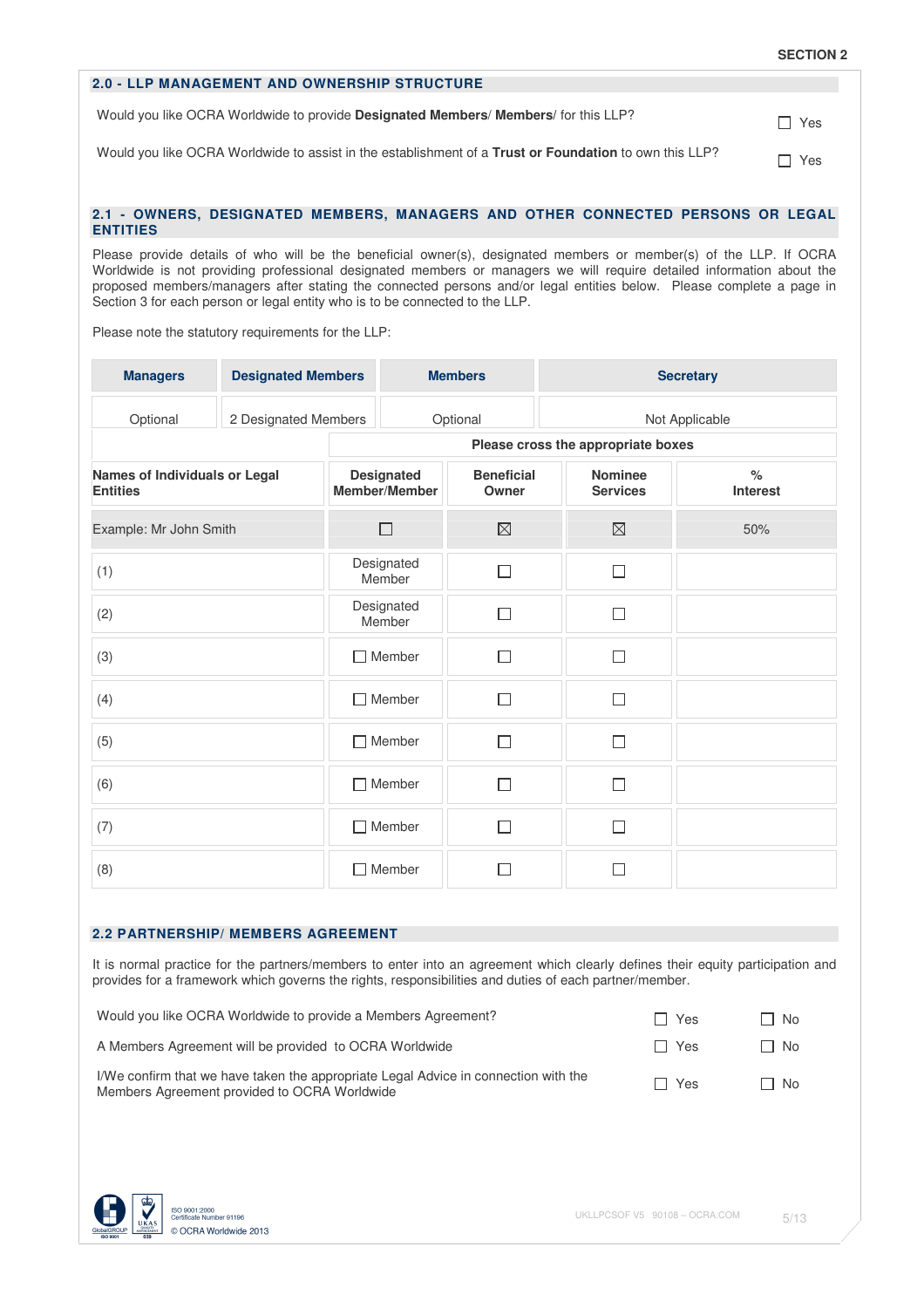# **SECTION 3**

| 3.2 - OFFICE ADDRESS AND CONTACT DETALS - FOR PERSONS AND LEGAL ENTITIES                      |                                      |
|-----------------------------------------------------------------------------------------------|--------------------------------------|
|                                                                                               |                                      |
|                                                                                               |                                      |
|                                                                                               |                                      |
|                                                                                               |                                      |
|                                                                                               |                                      |
|                                                                                               |                                      |
|                                                                                               |                                      |
|                                                                                               |                                      |
|                                                                                               |                                      |
|                                                                                               |                                      |
|                                                                                               |                                      |
|                                                                                               |                                      |
|                                                                                               |                                      |
|                                                                                               |                                      |
|                                                                                               |                                      |
|                                                                                               |                                      |
|                                                                                               |                                      |
|                                                                                               |                                      |
|                                                                                               |                                      |
|                                                                                               |                                      |
|                                                                                               |                                      |
|                                                                                               |                                      |
|                                                                                               |                                      |
| Courier                                                                                       |                                      |
|                                                                                               |                                      |
|                                                                                               |                                      |
|                                                                                               |                                      |
| 3.4 - CONNECTION TO THE LLP - Please indicate by ticking the boxes or completing as necessary |                                      |
| Intermediary                                                                                  |                                      |
|                                                                                               |                                      |
|                                                                                               |                                      |
|                                                                                               |                                      |
|                                                                                               | Courier<br>$\Box$ An Existing Client |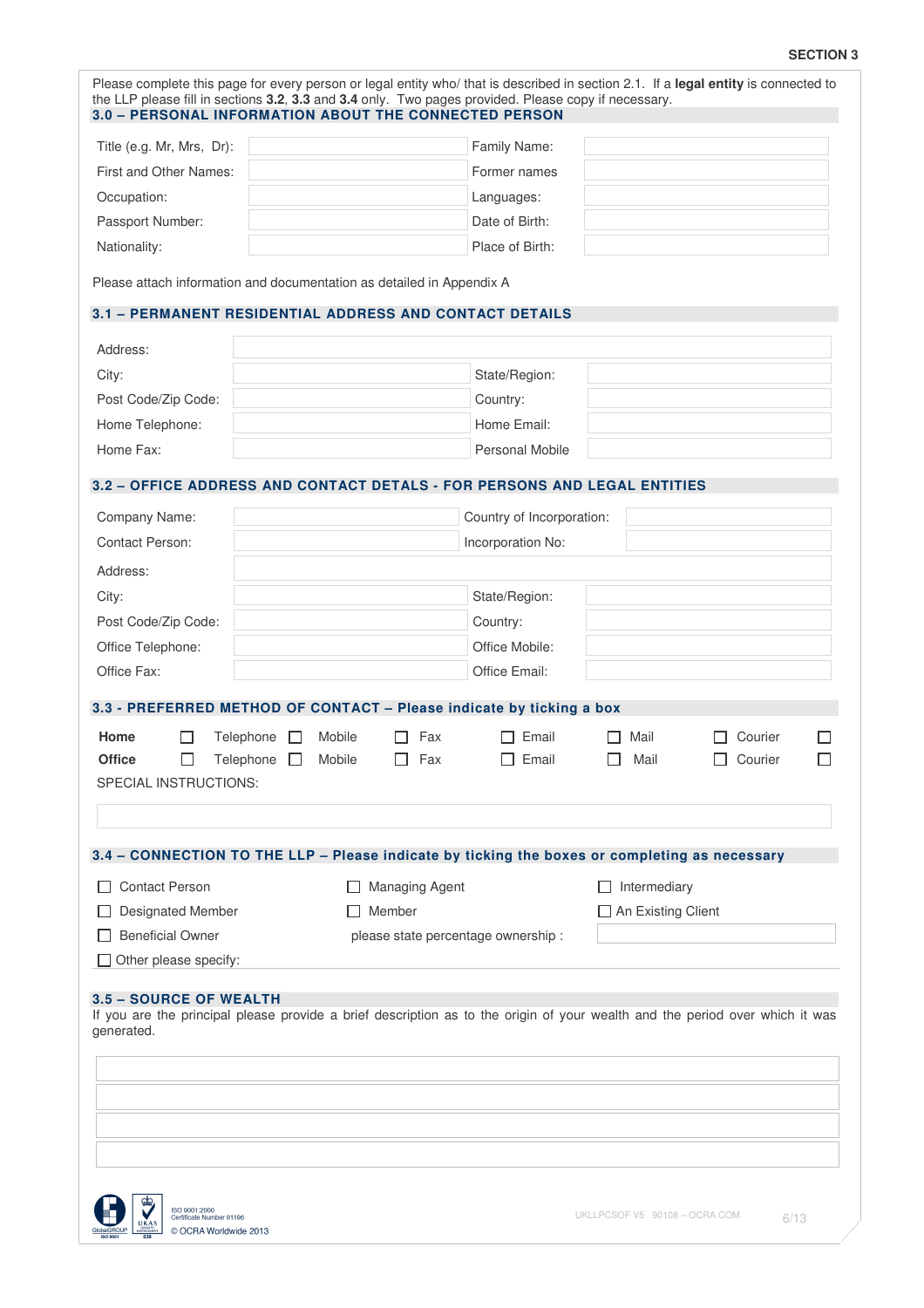# **SECTION 3**

| Title (e.g. Mr, Mrs, Dr):                                                                     |                  |                       | the LLP please fill in sections 3.2, 3.3 and 3.4 only. Two pages provided. Please copy if necessary.<br>3.0 - PERSONAL INFORMATION ABOUT THE CONNECTED PERSON |                    |         |   |
|-----------------------------------------------------------------------------------------------|------------------|-----------------------|---------------------------------------------------------------------------------------------------------------------------------------------------------------|--------------------|---------|---|
|                                                                                               |                  |                       | Family Name:                                                                                                                                                  |                    |         |   |
| First and Other Names:                                                                        |                  |                       | Former names:                                                                                                                                                 |                    |         |   |
| Occupation:                                                                                   |                  |                       | Language:                                                                                                                                                     |                    |         |   |
| Passport Number:                                                                              |                  |                       | Date of Birth:                                                                                                                                                |                    |         |   |
| Nationality:                                                                                  |                  |                       | Place of Birth:                                                                                                                                               |                    |         |   |
| Please attach information and documentation as detailed in Appendix A                         |                  |                       |                                                                                                                                                               |                    |         |   |
| 3.1 - PERMANENT RESIDENTIAL ADDRESS AND CONTACT DETAILS                                       |                  |                       |                                                                                                                                                               |                    |         |   |
| Address:                                                                                      |                  |                       |                                                                                                                                                               |                    |         |   |
| City:                                                                                         |                  |                       | State/Region:                                                                                                                                                 |                    |         |   |
| Post Code/Zip Code:                                                                           |                  |                       | Country:                                                                                                                                                      |                    |         |   |
| Home Telephone:                                                                               |                  |                       | Personal Mobile:                                                                                                                                              |                    |         |   |
| Home Fax:                                                                                     |                  |                       | Home Email:                                                                                                                                                   |                    |         |   |
| 3.2 - OFFICE ADDRESS AND CONTACT DETALS - FOR PERSONS AND LEGAL ENTITIES                      |                  |                       |                                                                                                                                                               |                    |         |   |
| Company Name:                                                                                 |                  |                       | Country of Incorporation:                                                                                                                                     |                    |         |   |
| <b>Contact Person:</b>                                                                        |                  |                       | Incorporation No:                                                                                                                                             |                    |         |   |
| Address:                                                                                      |                  |                       |                                                                                                                                                               |                    |         |   |
| City:                                                                                         |                  |                       | State/Region:                                                                                                                                                 |                    |         |   |
| Post Code/Zip Code:                                                                           |                  |                       | Country:                                                                                                                                                      |                    |         |   |
| Office Telephone:                                                                             |                  |                       | Office Fax:                                                                                                                                                   |                    |         |   |
| Office Mobile:                                                                                |                  |                       | Office Email:                                                                                                                                                 |                    |         |   |
| 3.3 - PREFERRED METHOD OF CONTACT - Please indicate by ticking a box                          |                  |                       |                                                                                                                                                               |                    |         |   |
| Home<br>Telephone                                                                             | Mobile           | Fax                   | Email                                                                                                                                                         | Mail               | Courier |   |
| <b>Office</b><br>П<br>Telephone                                                               | $\Box$<br>Mobile | Fax<br>П              | Email<br>П                                                                                                                                                    | Mail<br>ΙI         | Courier | П |
| SPECIAL INSTRUCTIONS:                                                                         |                  |                       |                                                                                                                                                               |                    |         |   |
|                                                                                               |                  |                       |                                                                                                                                                               |                    |         |   |
| 3.4 - CONNECTION TO THE LLP - Please indicate by ticking the boxes or completing as necessary |                  |                       |                                                                                                                                                               |                    |         |   |
| <b>Contact Person</b>                                                                         |                  | <b>Managing Agent</b> |                                                                                                                                                               | Intermediary       |         |   |
| Designated Member                                                                             |                  | $\Box$ Member         |                                                                                                                                                               | An Existing client |         |   |
| <b>Beneficial Owner</b>                                                                       |                  |                       | please state percentage ownership:                                                                                                                            |                    |         |   |
| Other please specify:                                                                         |                  |                       |                                                                                                                                                               |                    |         |   |

Solution Contract Number 91196<br>
Solution Contract Number 91196<br>
No World Contract Number 91196<br>
COCRA Worldwide 2013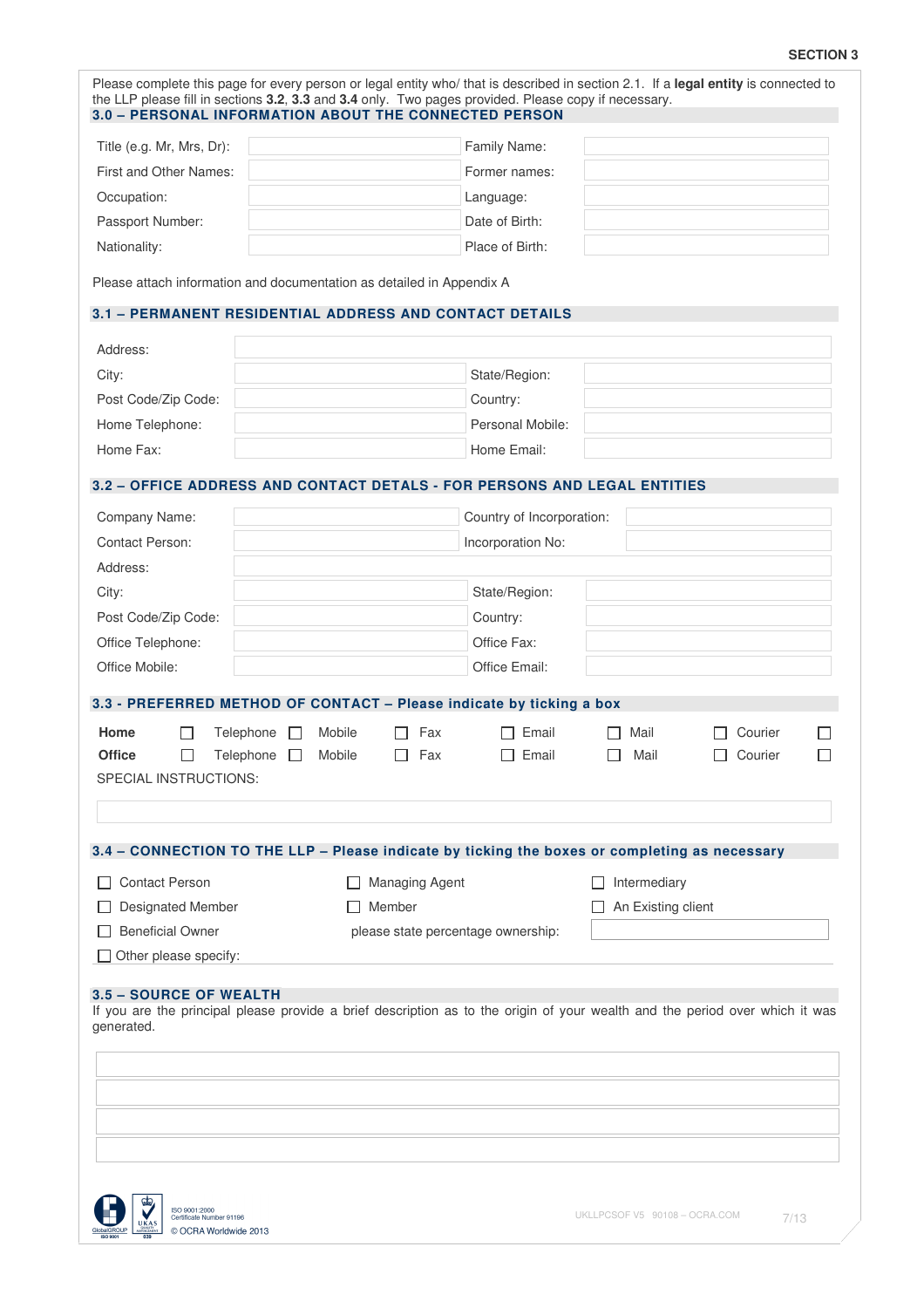# **4.0 – COMPANY DOCUMENTATION SERVICES**

Please indicate if below if you require any additional documentation or legalised copies. **NB The cost of certified, notarised and legalised documents is not included in the original quotation, if you require these documents please indicate below and your consultant will advise you of the additional charges.**

| <b>Document</b>                                           | <b>Certified</b> | <b>Notarised &amp;</b><br><b>Apostilled</b> | N&A in<br><b>Jurisdiction</b> | Legalised at an<br><b>Embassy</b> | No. of Copies |  |  |  |
|-----------------------------------------------------------|------------------|---------------------------------------------|-------------------------------|-----------------------------------|---------------|--|--|--|
| Certificate Of Incorporation                              |                  |                                             |                               |                                   |               |  |  |  |
| Memorandum & Articles Association                         |                  |                                             |                               |                                   |               |  |  |  |
| Certificate of Incumbency                                 |                  |                                             |                               |                                   |               |  |  |  |
| Certificate of Good Standing/Fact                         |                  |                                             |                               |                                   |               |  |  |  |
| Appointment of Directors                                  |                  |                                             |                               |                                   |               |  |  |  |
| If legalised documents are required please state country: |                  |                                             |                               |                                   |               |  |  |  |
| Other important requirements:                             |                  |                                             |                               |                                   |               |  |  |  |

# **4.1 – CORPORATE BANKING SERVICES**

If you require assistance with Bank Account Opening please indicate your preference below? Please note that where OCRA Worldwide provides Directors to the Company the Bank account must be under the control of OCRA Worldwide signatories or in special circumstance under Joint Signatory Control.

| Type of Account                                                                                           | Current/ Checking                                                      | $\Box$ Call Deposit | $\Box$ Fixed Deposit |           |  |  |  |  |
|-----------------------------------------------------------------------------------------------------------|------------------------------------------------------------------------|---------------------|----------------------|-----------|--|--|--|--|
| Signatory (1)                                                                                             |                                                                        | Signatory (2)       |                      |           |  |  |  |  |
| Signatory (3)                                                                                             |                                                                        | Signatory (4)       |                      |           |  |  |  |  |
| Preferred Location of Account?                                                                            |                                                                        |                     |                      |           |  |  |  |  |
| OCRA Worldwide to recommend a suitable Bank for the opening of a Corporate Account?<br>$\Box$ No<br>□ Yes |                                                                        |                     |                      |           |  |  |  |  |
|                                                                                                           | A specific Bank and Branch has been selected by the beneficial owners? |                     | ∩ Yes                | $\Box$ No |  |  |  |  |
| Name of specific Bank                                                                                     |                                                                        | <b>Branch</b>       |                      |           |  |  |  |  |

# **4.2 – VIRTUAL AND MAIL FORWARDING SERVICES**

| <b>Description of Service</b>           |        | Location    |       |  |
|-----------------------------------------|--------|-------------|-------|--|
| Combines Virtual Office Services        | London | Isle of Man | Other |  |
| Mail handling & forwarding              | London | Isle of Man | Other |  |
| Telephone Answering and call forwarding | London | Isle of Man | Other |  |
| Facsimile handling and forwarding       | London | Isle of Man | Other |  |
| Email                                   | Web    | Pop 3       | Other |  |

Please state any specific requirements below or on "Notes" Pages attached hereto.

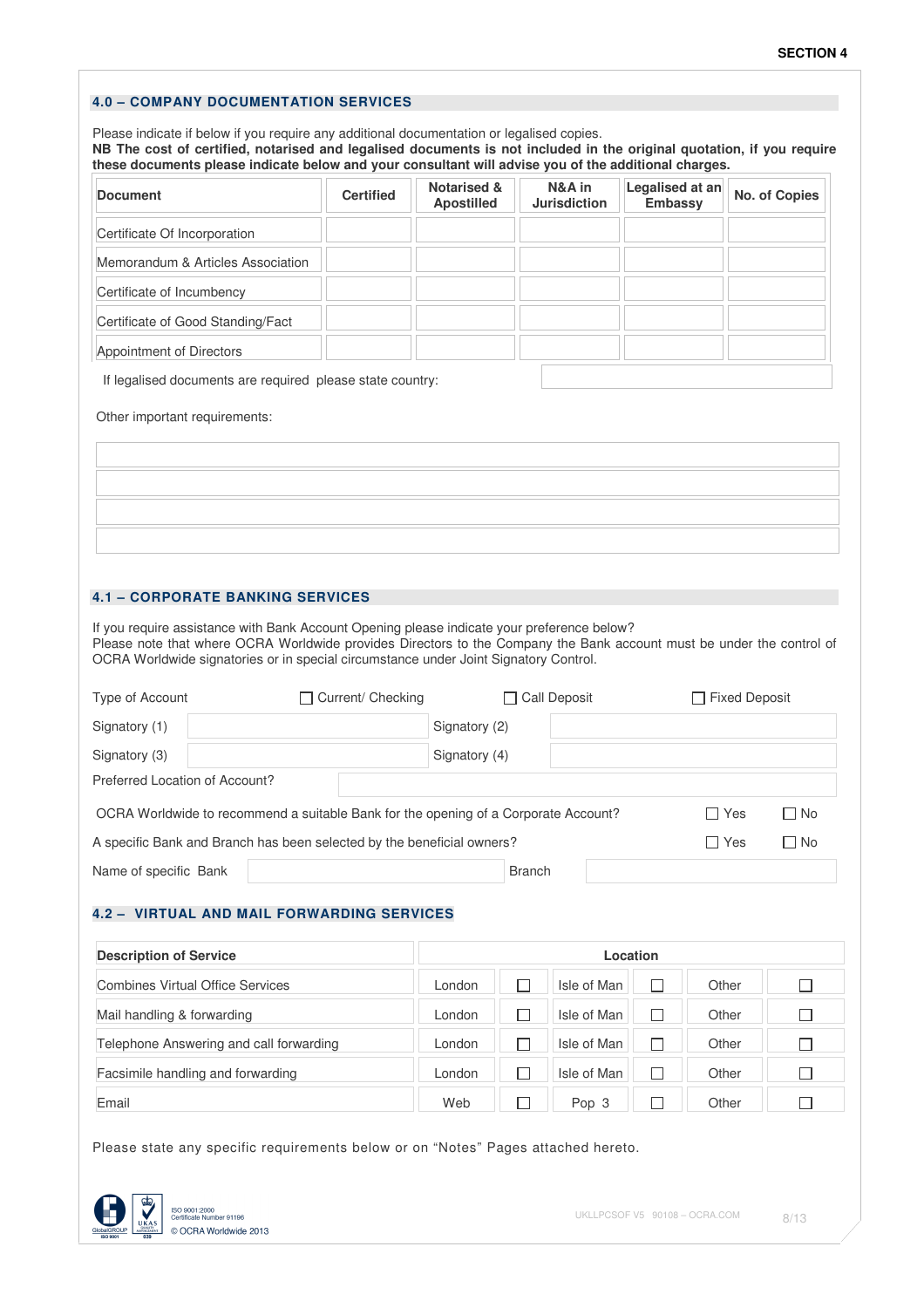| <b>4.3 - ACCOUNTING AND AUDIT SERVICES</b>                                                                                                                                                                                                                                           |                                           |                                            |              |  |  |  |  |
|--------------------------------------------------------------------------------------------------------------------------------------------------------------------------------------------------------------------------------------------------------------------------------------|-------------------------------------------|--------------------------------------------|--------------|--|--|--|--|
| Please note that it is a mandatory requirement to produce financial statements in accordance with the international Accounting<br>Standard and to arrange for a local independent registered auditor if the turnover exceeds £5.6 million or the net assets<br>exceeds £2.5 million. |                                           |                                            |              |  |  |  |  |
| Would you like OCRA Worldwide to arrange for the provision of Accounting Services?                                                                                                                                                                                                   | ∏ Yes                                     | $\Box$ No                                  |              |  |  |  |  |
| Would you like OCRA Worldwide to arrange for the provision of Audit Services?                                                                                                                                                                                                        | $\Box$ Yes                                | $\Box$ No                                  |              |  |  |  |  |
| If No please provide details of the firm who will be providing the service:                                                                                                                                                                                                          |                                           |                                            |              |  |  |  |  |
| Company Name:                                                                                                                                                                                                                                                                        |                                           |                                            |              |  |  |  |  |
| <b>Contact Person:</b>                                                                                                                                                                                                                                                               |                                           |                                            |              |  |  |  |  |
| Address:                                                                                                                                                                                                                                                                             |                                           |                                            |              |  |  |  |  |
| City:                                                                                                                                                                                                                                                                                | State/Region:                             |                                            |              |  |  |  |  |
| Post Code/Zip Code:                                                                                                                                                                                                                                                                  | Country:                                  |                                            |              |  |  |  |  |
| Office Telephone:                                                                                                                                                                                                                                                                    | Office Fax:                               |                                            |              |  |  |  |  |
| Office Mobile:                                                                                                                                                                                                                                                                       | Office Email:                             |                                            |              |  |  |  |  |
| Do you require assistance with VAT Registration                                                                                                                                                                                                                                      |                                           | $\Box$ Yes                                 | $\square$ No |  |  |  |  |
| <b>4.4 - ADDITIONAL SERVICES</b>                                                                                                                                                                                                                                                     |                                           |                                            |              |  |  |  |  |
| Opening of Personal bank accounts                                                                                                                                                                                                                                                    |                                           | Company credit card services               |              |  |  |  |  |
| Yacht registration and management services                                                                                                                                                                                                                                           | <b>Trust services</b>                     |                                            |              |  |  |  |  |
| <b>Trade Mark Registration</b>                                                                                                                                                                                                                                                       |                                           | <b>Foundation services</b>                 |              |  |  |  |  |
| International health care insurance                                                                                                                                                                                                                                                  |                                           | Web and E-commerce Services                |              |  |  |  |  |
| <b>4.5 - MARKETING INFORMATION</b>                                                                                                                                                                                                                                                   |                                           |                                            |              |  |  |  |  |
| Please assist us with some information for our marketing department.                                                                                                                                                                                                                 |                                           |                                            |              |  |  |  |  |
| How did you hear about OCRA Worldwide?                                                                                                                                                                                                                                               |                                           | Which of our advertisements have you seen? |              |  |  |  |  |
| Internet Search □ Standard Result                                                                                                                                                                                                                                                    | $\Box$ Sponsored Link $\Box$ bbcworld.com |                                            |              |  |  |  |  |
| Advertisement                                                                                                                                                                                                                                                                        |                                           | <b>BBC World TV Advertisement</b>          |              |  |  |  |  |
| <b>Telephone Directory</b>                                                                                                                                                                                                                                                           | The Economist                             |                                            |              |  |  |  |  |
| Lawyer/Financial Adviser/Tax Consultant                                                                                                                                                                                                                                              |                                           | <b>Financial Times</b>                     |              |  |  |  |  |
| Referral from a Friend                                                                                                                                                                                                                                                               |                                           | In-flight Magazine                         |              |  |  |  |  |
| I am an Existing Client                                                                                                                                                                                                                                                              | Other Please Specify:                     |                                            |              |  |  |  |  |
| Other useful information for our marketing department:                                                                                                                                                                                                                               |                                           |                                            |              |  |  |  |  |
| $\Box$ Tick here if you would like to receive our monthly newsletter.                                                                                                                                                                                                                |                                           |                                            |              |  |  |  |  |
| ¢Đ,<br>ISO 9001:2000<br>Certificate Number 91196<br>UKAS<br>© OCRA Worldwide 2013                                                                                                                                                                                                    |                                           | UKLLPCSOF V5 90108 - OCRA.COM              | 9/13         |  |  |  |  |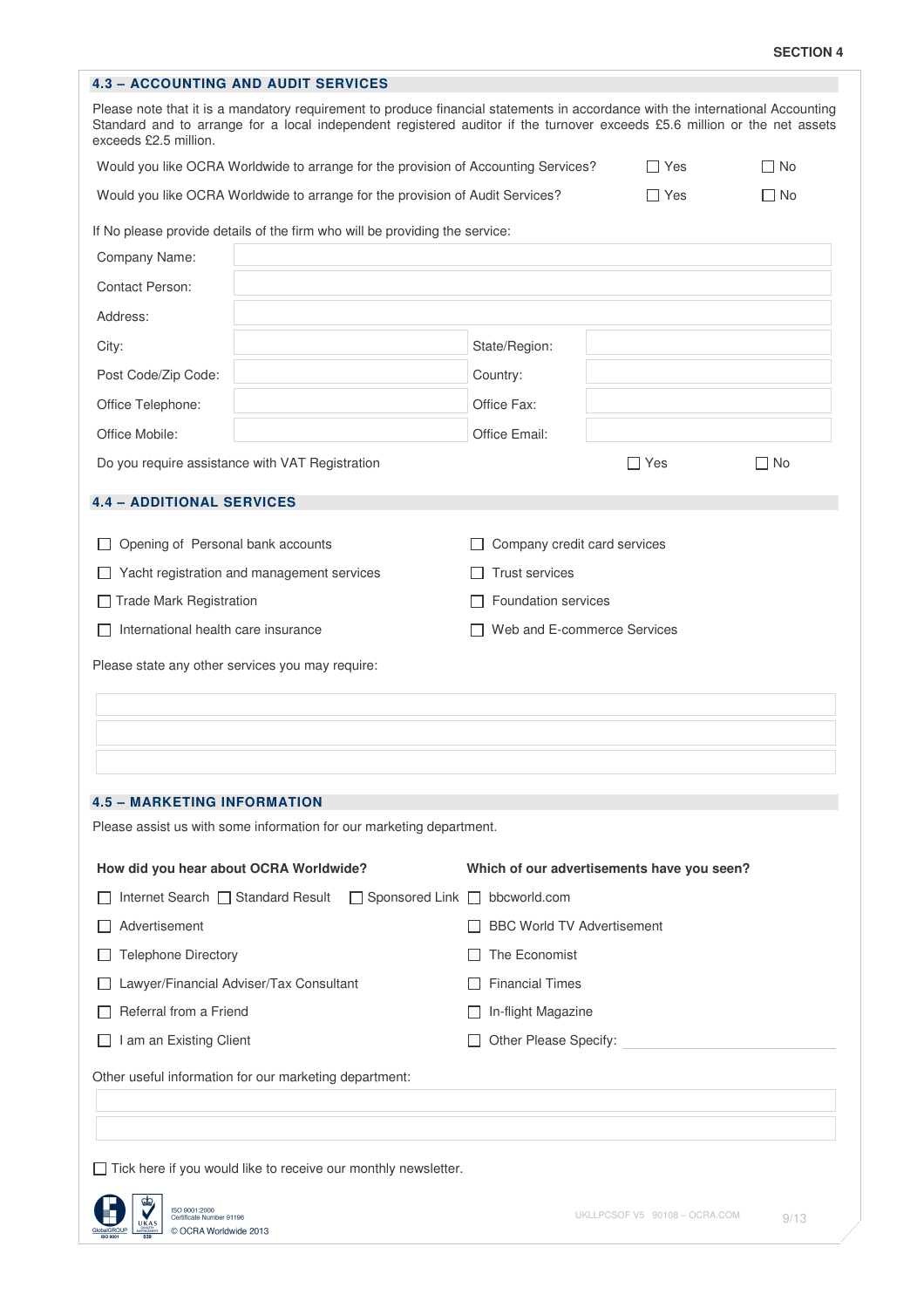### **SECTION 5**

| 5.0 -PAYMENT OF INITIAL FEES - please select from the options below                 |  |                                                                                                        |                  |  |                                      |               |                             |                       |                                                                                                                 |  |
|-------------------------------------------------------------------------------------|--|--------------------------------------------------------------------------------------------------------|------------------|--|--------------------------------------|---------------|-----------------------------|-----------------------|-----------------------------------------------------------------------------------------------------------------|--|
| <b>OPTION A - CREDIT CARD</b>                                                       |  |                                                                                                        |                  |  |                                      |               |                             |                       |                                                                                                                 |  |
| Type of Card                                                                        |  | $\Box$ Visa<br>□ MasterCard                                                                            |                  |  | $\Box$ Amex                          | $\Box$ Diners |                             | <b>Expiry Date</b>    |                                                                                                                 |  |
| <b>Card Number</b>                                                                  |  |                                                                                                        |                  |  |                                      |               |                             |                       | Today's Date:                                                                                                   |  |
|                                                                                     |  | Card Security Code (3 digits on reverse of card for VISA/MasterCard or 4 digits on front of AMEX card) |                  |  |                                      |               |                             |                       |                                                                                                                 |  |
| Card Holder's Name (as shown on card)                                               |  |                                                                                                        |                  |  |                                      |               |                             |                       |                                                                                                                 |  |
| <b>Billing Address:</b>                                                             |  |                                                                                                        |                  |  |                                      |               |                             |                       |                                                                                                                 |  |
| Authorising Signature:                                                              |  |                                                                                                        |                  |  |                                      |               |                             |                       |                                                                                                                 |  |
| After debiting my card:                                                             |  |                                                                                                        |                  |  | $\Box$ Phone Me<br>Do nothing at all |               |                             |                       |                                                                                                                 |  |
| Send an email/ fax to:                                                              |  |                                                                                                        |                  |  |                                      |               |                             |                       |                                                                                                                 |  |
|                                                                                     |  | <b>OPTION B - BANK TRANSFER</b>                                                                        |                  |  |                                      |               |                             |                       |                                                                                                                 |  |
|                                                                                     |  | A bank transfer of USD/GBP/EUR                                                                         |                  |  |                                      |               |                             | Has been forwarded to |                                                                                                                 |  |
|                                                                                     |  |                                                                                                        |                  |  |                                      |               |                             |                       | OCRA (Isle of Man) Limited's account at Barclays Bank Plc, Victoria Street, Douglas, Isle of Man, British Isles |  |
| <b>Currency</b>                                                                     |  | <b>Account Number</b>                                                                                  | <b>Sort Code</b> |  | <b>Swift Code</b>                    |               |                             |                       | <b>IBAN Number</b>                                                                                              |  |
| $\Box$ GBP                                                                          |  | 50682209                                                                                               | 20 26 74         |  | BARCGB22                             |               |                             |                       | GB53 BARC 2026 7450 6822 09                                                                                     |  |
| $\square$ USD                                                                       |  | 59660133                                                                                               | 20 26 74         |  | BARCGB22                             |               | GB75 BARC 2026 7459 6601 33 |                       |                                                                                                                 |  |
| $\square$ EUR                                                                       |  | 67021866                                                                                               | 20 26 74         |  | BARCGB22                             |               | GB58 BARC 2026 7467 0218 66 |                       |                                                                                                                 |  |
|                                                                                     |  |                                                                                                        |                  |  |                                      |               |                             |                       | OCRA (London) Limited's account Barclays Bank Plc, Knightsbridge Branch, 38 Hans Crescent, London, SW1X 0LZ     |  |
| $\Box$ GBP                                                                          |  | 80290661                                                                                               | 20 47 35         |  | BARCGB22                             |               | GB54 BARC 2047 3580 2906 61 |                       |                                                                                                                 |  |
| Please quote a reference including the name of the Company being purchased.         |  |                                                                                                        |                  |  |                                      |               |                             |                       |                                                                                                                 |  |
|                                                                                     |  | Person/Company making transfer:                                                                        |                  |  |                                      |               |                             |                       |                                                                                                                 |  |
|                                                                                     |  | Bank from which transfer was sent:                                                                     |                  |  |                                      |               |                             |                       |                                                                                                                 |  |
| Date transfer was made:                                                             |  |                                                                                                        |                  |  |                                      |               |                             |                       |                                                                                                                 |  |
|                                                                                     |  | <b>OPTION C - BANKERS ORDER</b>                                                                        |                  |  |                                      |               |                             |                       |                                                                                                                 |  |
|                                                                                     |  | A bankers order for USD/GBP/EUR                                                                        |                  |  |                                      |               | $\Box$ is attached          |                       | $\Box$ is being sent                                                                                            |  |
|                                                                                     |  |                                                                                                        |                  |  |                                      |               |                             |                       | 5.1 - PAYMENT OF FUTURE ADMINISTRATION AND ANNUALE FEES - please select from the options below                  |  |
| <b>OPTION A-</b><br><b>DEBIT CREDIT CARD (details above)</b>                        |  |                                                                                                        |                  |  |                                      | $\Box$ Yes    |                             | $\square$ No          |                                                                                                                 |  |
| <b>OPTION B-</b><br><b>SEND INVOICE TO MAILING ADDRESS OF</b>                       |  |                                                                                                        |                  |  |                                      |               |                             |                       |                                                                                                                 |  |
| <b>SEND INVOICE TO THIS EMAIL ADDRESS</b>                                           |  |                                                                                                        |                  |  |                                      |               |                             |                       |                                                                                                                 |  |
| Or the following person (name and address):                                         |  |                                                                                                        |                  |  |                                      |               |                             |                       |                                                                                                                 |  |
| <b>OPTION C-</b><br><b>DEBIT COMPANY'S BANK ACCOUNT</b>                             |  |                                                                                                        |                  |  | $\Box$ Yes                           |               | $\Box$ No                   |                       |                                                                                                                 |  |
| Send copy of invoice to mailing address of (if applicable):                         |  |                                                                                                        |                  |  |                                      |               |                             |                       |                                                                                                                 |  |
| ISO 9001:2000<br>UKLLPCSOF V5 90108 - OCRA.COM<br>Certificate Number 91196<br>10/13 |  |                                                                                                        |                  |  |                                      |               |                             |                       |                                                                                                                 |  |
| © OCRA Worldwide 2013                                                               |  |                                                                                                        |                  |  |                                      |               |                             |                       |                                                                                                                 |  |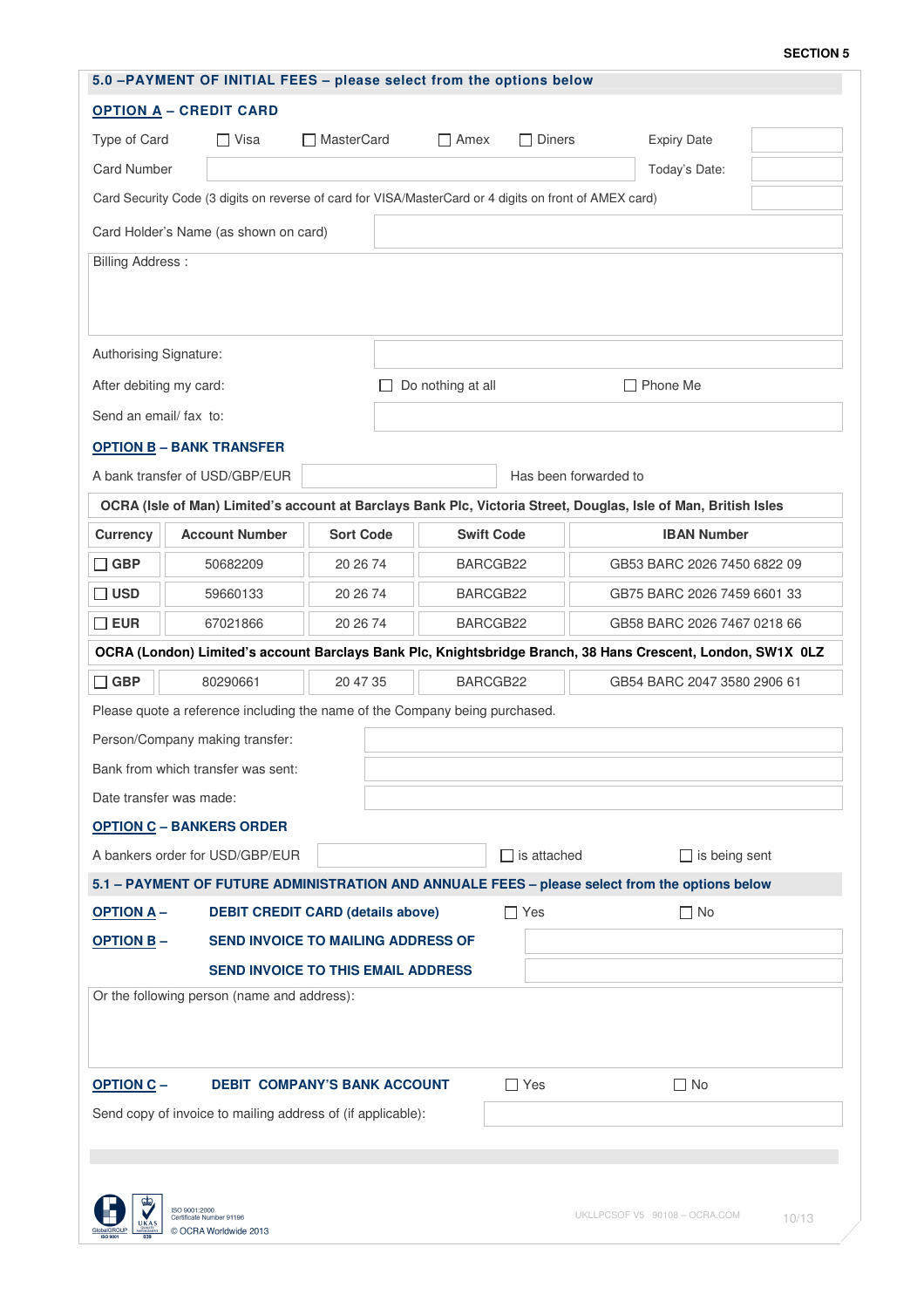|                                           |                                                                                                                                                                                                                                                                                                                                                                                                                                                     |            | <b>SECTION 6</b>                                                                                                                                                                                                                                                                                                                                                                                                                                                                                                                                                                                                                                                                                                                                                                                                                                                                                                                                                     |
|-------------------------------------------|-----------------------------------------------------------------------------------------------------------------------------------------------------------------------------------------------------------------------------------------------------------------------------------------------------------------------------------------------------------------------------------------------------------------------------------------------------|------------|----------------------------------------------------------------------------------------------------------------------------------------------------------------------------------------------------------------------------------------------------------------------------------------------------------------------------------------------------------------------------------------------------------------------------------------------------------------------------------------------------------------------------------------------------------------------------------------------------------------------------------------------------------------------------------------------------------------------------------------------------------------------------------------------------------------------------------------------------------------------------------------------------------------------------------------------------------------------|
| <b>6.0 - LLP DOCUMENTS</b>                |                                                                                                                                                                                                                                                                                                                                                                                                                                                     |            |                                                                                                                                                                                                                                                                                                                                                                                                                                                                                                                                                                                                                                                                                                                                                                                                                                                                                                                                                                      |
| $\Box$ Hold LLP documents in safe custody |                                                                                                                                                                                                                                                                                                                                                                                                                                                     |            |                                                                                                                                                                                                                                                                                                                                                                                                                                                                                                                                                                                                                                                                                                                                                                                                                                                                                                                                                                      |
| Send LLP documents to mailing address of: |                                                                                                                                                                                                                                                                                                                                                                                                                                                     |            |                                                                                                                                                                                                                                                                                                                                                                                                                                                                                                                                                                                                                                                                                                                                                                                                                                                                                                                                                                      |
|                                           | Send LLP documents to the following person (include name of recipient, address and post code):                                                                                                                                                                                                                                                                                                                                                      |            |                                                                                                                                                                                                                                                                                                                                                                                                                                                                                                                                                                                                                                                                                                                                                                                                                                                                                                                                                                      |
|                                           |                                                                                                                                                                                                                                                                                                                                                                                                                                                     |            |                                                                                                                                                                                                                                                                                                                                                                                                                                                                                                                                                                                                                                                                                                                                                                                                                                                                                                                                                                      |
| 6.1 - MANDATE                             |                                                                                                                                                                                                                                                                                                                                                                                                                                                     |            |                                                                                                                                                                                                                                                                                                                                                                                                                                                                                                                                                                                                                                                                                                                                                                                                                                                                                                                                                                      |
| information.                              |                                                                                                                                                                                                                                                                                                                                                                                                                                                     |            | We will only accept instructions if they are signed by all the owners and/or directors or managers unless a Managing Agent is<br>appointed by all the owners to provide instructions. Please provide the full name of the person you wish to appoint as a<br>managing agent and ensure that the form in SECTION 3 is completed for this person so that we have all the necessary                                                                                                                                                                                                                                                                                                                                                                                                                                                                                                                                                                                     |
| Managing Agent's full name:               |                                                                                                                                                                                                                                                                                                                                                                                                                                                     |            |                                                                                                                                                                                                                                                                                                                                                                                                                                                                                                                                                                                                                                                                                                                                                                                                                                                                                                                                                                      |
| Sample Signature:                         |                                                                                                                                                                                                                                                                                                                                                                                                                                                     |            |                                                                                                                                                                                                                                                                                                                                                                                                                                                                                                                                                                                                                                                                                                                                                                                                                                                                                                                                                                      |
| 6.2 - DECLARATION                         |                                                                                                                                                                                                                                                                                                                                                                                                                                                     |            |                                                                                                                                                                                                                                                                                                                                                                                                                                                                                                                                                                                                                                                                                                                                                                                                                                                                                                                                                                      |
| 2.<br>З.<br>4.<br>5.<br>6.                | published on http://www.ocra.com/about_ocra/terms.asp<br>involving the proceeds of criminal conduct.<br>subject of an investigation by a governmental, professional or other regulatory or statutory body.<br>activities and/or sources and is entirely attributable to me/us.<br>the management of all of the affairs of the LLP but excluding any change of management structure and ownership.<br>I/We do not wish to appoint a Managing Agent [ |            | bound by OCRA Worldwide's Terms of Business, or such other new Terms of Business as may, from time to time, be<br>I/we understand that I/we may have an obligation to report our interest in the company in personal tax returns and that<br>income of the LLP may be imputed to me/us; I/we will take advice on and comply with my/our own legal obligations in<br>this respect; and the LLP will not be used for any criminal activity or other illegal purposes, whether fiscal or<br>otherwise, in any jurisdiction and I/we understand that you may have an obligation to report any arrangement<br>I/we have never been convicted of any criminal offence (other than a minor motoring offence) nor have I/we ever been<br>I/we declare that my/our "Source of Wealth" as mentioned in the foregoing has been generated solely from legal<br>I/We declare that the person named in 6.1 is hereby appointed as my/our Managing Agent to act on my/our behalf in |
| Name:                                     |                                                                                                                                                                                                                                                                                                                                                                                                                                                     | Name:      |                                                                                                                                                                                                                                                                                                                                                                                                                                                                                                                                                                                                                                                                                                                                                                                                                                                                                                                                                                      |
| Signature:                                | Date                                                                                                                                                                                                                                                                                                                                                                                                                                                | Signature: | Date                                                                                                                                                                                                                                                                                                                                                                                                                                                                                                                                                                                                                                                                                                                                                                                                                                                                                                                                                                 |
| Name:                                     |                                                                                                                                                                                                                                                                                                                                                                                                                                                     | Name:      |                                                                                                                                                                                                                                                                                                                                                                                                                                                                                                                                                                                                                                                                                                                                                                                                                                                                                                                                                                      |
| Signature:                                | Date                                                                                                                                                                                                                                                                                                                                                                                                                                                | Signature: | Date                                                                                                                                                                                                                                                                                                                                                                                                                                                                                                                                                                                                                                                                                                                                                                                                                                                                                                                                                                 |
| Name:                                     |                                                                                                                                                                                                                                                                                                                                                                                                                                                     | Name:      |                                                                                                                                                                                                                                                                                                                                                                                                                                                                                                                                                                                                                                                                                                                                                                                                                                                                                                                                                                      |
| Signature:                                | Date                                                                                                                                                                                                                                                                                                                                                                                                                                                | Signature: | Date                                                                                                                                                                                                                                                                                                                                                                                                                                                                                                                                                                                                                                                                                                                                                                                                                                                                                                                                                                 |
| 6.3 - ANY OTHER PERTINENT INFORMATION     |                                                                                                                                                                                                                                                                                                                                                                                                                                                     |            |                                                                                                                                                                                                                                                                                                                                                                                                                                                                                                                                                                                                                                                                                                                                                                                                                                                                                                                                                                      |

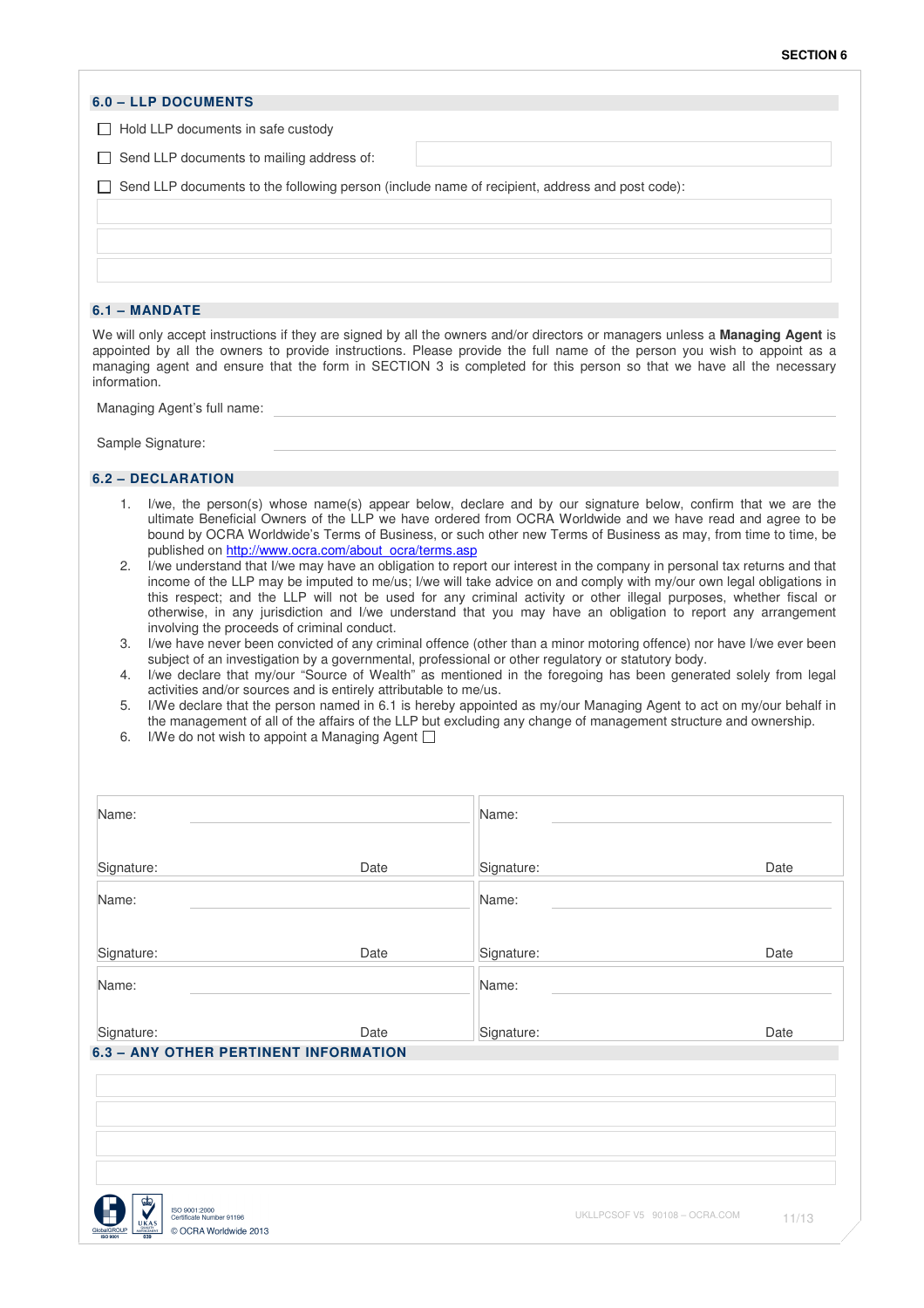# **CLIENT ENGAGEMENT PROCEDURES AND GUIDANCE NOTES**

Our overriding statutory duty regarding the prevention of terrorism, drug trafficking and money laundering means that we are committed to undertaking a full and thorough due diligence of both our clients' identities and the nature of their businesses. Whilst we respect the confidentiality of our clients, we are obliged by law to obtain the following information relating to all beneficial owners, directors, shareholders, bank account signatories and all parties connected in any way to any company, business entity, trust or foundation we may form or administer:

- 
- Proof of Residential Address **Curriculum Vitae**
- Proof of Identity **Source of Wealth** Source of Wealth
	-

#### **PROOF OF IDENTITY**

- 1. To establish the identity and signature of all parties mentioned in your application clients must provide a copy of ONE of the following:
	-
- Current Valid Full Passport Current Valid National ID Card
- 2. Such copy must bear a clear photograph, the holders signature and the document number.
- 3. The copy must be certified by a manager of an OCRA Worldwide office or any of the following:
	- A notary public **A** lawyer
		-
- 
- A banker **Another professional person.** A banker **Another professional person.**
- 4. The person undertaking the certification should be a member of a professional organisation that publishes certified lists of its members and the professional body must be clearly identified under their signature and the certfication must be in English or a translation from an independent accredited translator must be attached.
- 5. The documents sent to us must bear the **original signature** of the person certifying the identity document; it must not be a copy.
- 6. The person certifying the Proof of Identity must have sight of the original Proof of Identity and certify the copy in the presence of the individual concerned by inserting the following text (or similar) on the copy:

Having seen the individual and the identification documentation at the same time, I certify this is a true copy of the original and that the photograph is a reasonable likeness.

| Name    | Signature                     |
|---------|-------------------------------|
| Company | <b>Position/Capacity</b>      |
| Phone   | <b>Email Address</b>          |
| Date    | Membership No (if applicable) |

#### **PROOF OF RESIDENTIAL ADDRESS - This is a mandatory and a regulatory requirement**

To validate the home address of all parties mentioned in your application, please provide ONE of the following dated within the last three months, for each party:

- **Criginal utility bill (a telephone bill [mobile telephone bills are not acceptable], electricity etc.).**
- **Original bank or mortgage statement from a recognised bank.**
- **Original** credit card statement.

 **Original** bank reference, confirming the home address, from a recognised bank, addressed to OCRA Worldwide. If you are unable to supply any of these documents you should contact us.

# **SOURCE OF WEALTH**

A statement is required from the owner(s) providing a brief description as to the origins of his/her wealth and the period over which the wealth was generated.

# **CURRICULUM VITAE**

In order to understand our clients' backgrounds and to assist in the opening of bank accounts we require information about our clients' work experience, education and qualifications. Additionally, regulations in certain jurisdictions oblige OCRA Worldwide to hold C.V.'s on each of its clients.

#### **DELIVERY OF ORIGINAL DOCUMENTATION**

These may be faxed to us for review but the originals must be sent to us by courier or mail and regretfully we cannot undertake work until the originals have been received. All documents must be in English or if not then a translation from an independent and accredited translator should be attached.